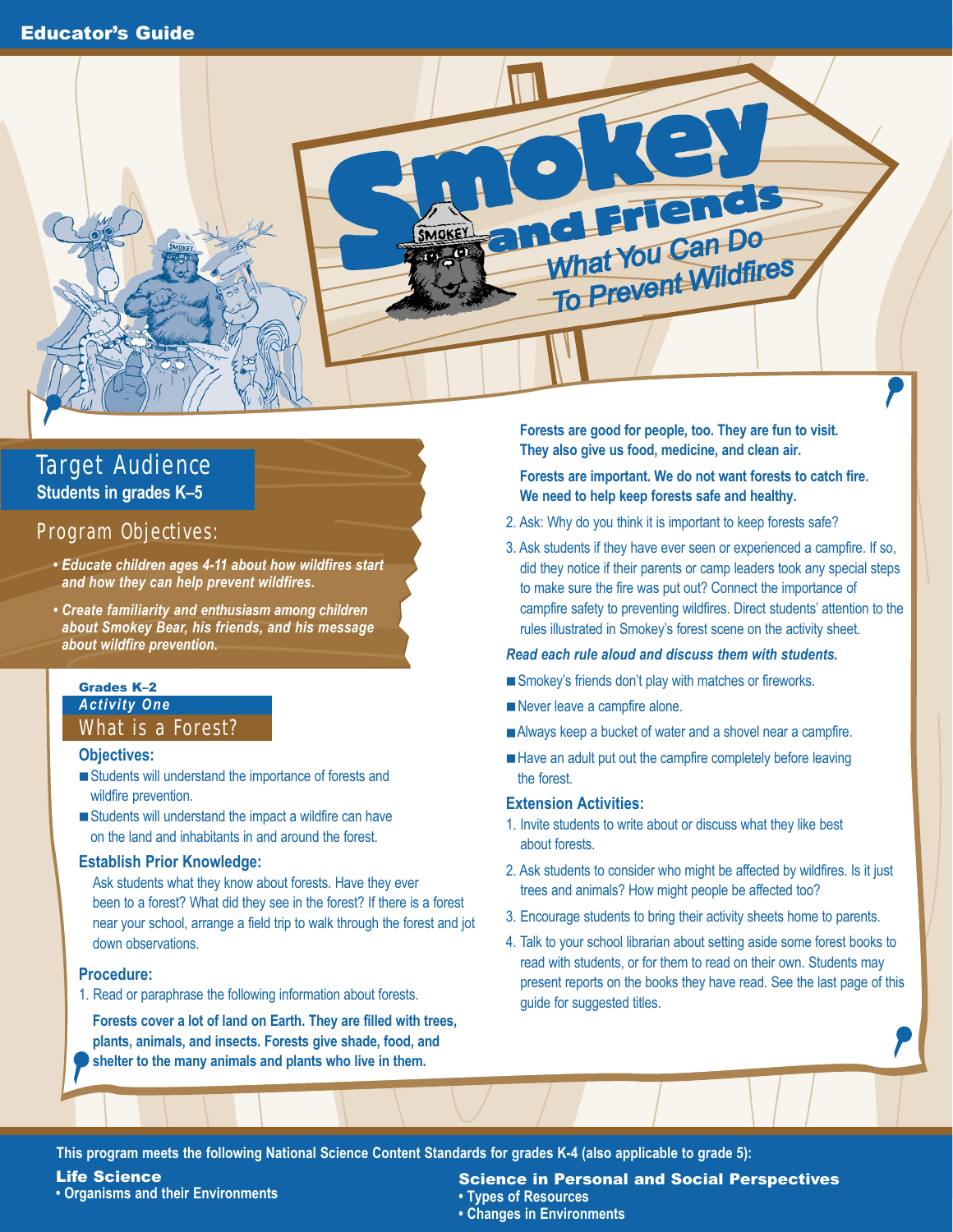#### Grades K–2 *Activity Two*

# The Story of Smokey

### **Objectives:**

- Students will be introduced to Smokey Bear.
- Students will learn and comprehend Smokey's fire prevention message.

#### **Establish Prior Knowledge:**

Ask students if they have heard of Smokey Bear. Ask if they know what his message to children is.

#### **Procedure:**

1. Read students the following story of Smokey Bear.

**It was a hot, dry May in the Lincoln National Forest in New Mexico. Deer rested under cool trees. Fish hid along cool stream banks. Sticks and pine needles on the forest floor were so dry that they would crackle and crunch when animals or people walked on them.**

**One day, a person who was visiting the forest was careless with fire. No one knows if he dropped a lit match, or left his campfire burning, or forgot to crush out a cigarette. But everyone knows what did happen next. The little spark, caused by one person, quickly became a huge wildfire.** 

**The animals, birds, and fish tried to escape the fire. Some could not escape. Even in streams, fish choked on ash from the fire. Many firefighters worked for five days to put the wildfire out.**

**When the fire was finally out, the firefighters found a frightened bear cub clinging to a burned tree. Bits of the cub's fur and his paws had been burned in the fire. The firefighters took care of the bear cub until his injuries were all healed. They named the bear "Smokey."** 

**Smokey Bear became a living symbol of wildfire prevention. He travels around the country, telling boys and girls how they can help prevent wildfires.**

- 2. Ensure that students understood the story. Ask follow-up questions:
	- What do you think Smokey's home was like?
	- What was the weather like that spring? Why do you think that is important?
	- What are some ways the fire might have started?
	- What happened after the fire?
	- Find Lincoln National Forest in New Mexico on a map.
- 3. **Work with students to complete the poem on the activity sheet.** If your students are pre-readers, read the poem aloud and elicit

responses from the class to fill in the blanks. Students who can read and write on their own can work independently or with a partner to complete the poem.

*This is the story of Smokey Bear*

*who wants you to treat our forests with care.*

- *A forest is full of animals and trees.*
- *It's also home to birds, fish, and bees.*
- *Smokey Bear spends every day and night*
- *making sure the forest is just right!*

*He works very hard and he does not tire to make sure he prevents a forest wildfire. He tells his friends not to handle matches because in a forest, fire quickly catches. Keep forests safe, so animals can roam. After all, the forest is their home.*

### **Extension Activity:**

Play a game of **Wildfire Tag** on your playground or in your school gymnasium. This game acts out Smokey's Friends protecting a forest from a spreading fire.

- You will need one piece of red construction paper, four pieces of brown construction paper, and twenty pieces of thick colored yarn tied into circles. Prepare the game by cutting a flame shape from the red construction paper, and Smokey Bear shapes out of the brown paper.
- One student in the class is the wildfire. Adhere the red paper flame to the student's shirt with masking tape.
- Four students are Smokey's Friends (who represent forest rangers or firefighters). Adhere the bear shapes to their shirts. Smokey's Friends will each hold five yarn circles. Other students in the class are trees in the forest, and should stand in random locations around the area.

How to play:

- When the teacher says "Go!" the "Wildfire" starts to run around, grabbing the hand of as many "trees" as he or she can.
- When the "Wildfire" catches a tree, that tree becomes part of the wildfire and runs around catching more trees. The "Wildfire" will thus become a chain of students holding hands.
- Smokey's Friends run around and "protect" as many trees as possible by putting the yarn circles over their heads. A tree can only be protected if it has not yet become part of the wildfire. Once a tree is protected, it cannot become part of the wildfire. The protected trees join hands to become a "firebreak" which will keep the fire contained in one area. (In a real fire, this might be a section of wet earth.)
- The game is over when all the trees have been tagged. See how many trees became part of the fire, and how many were protected by Smokey's Friends.

# Grades K–2 *Activity Three*  Smokey Says…

#### **Objectives:**

- To familiarize students with Smokey's Rules of Fire Prevention.
- To provide students with the knowledge and skills to prevent accidental fires.

#### **Establish Prior Knowledge:**

Students may have participated in Fire Prevention Week activities at your school this year or in previous years. If so, review the key points your class learned during Fire Prevention Week.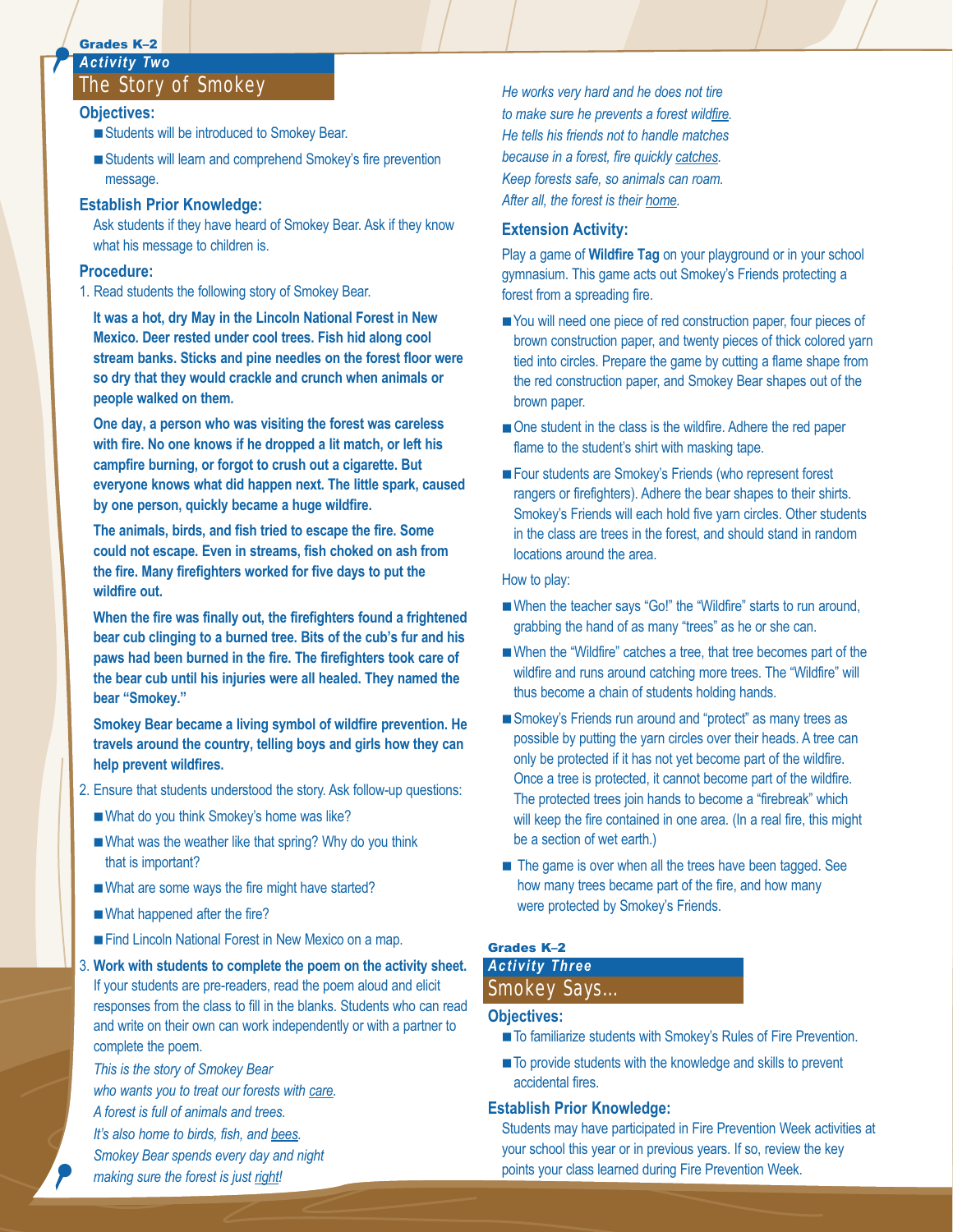#### **Procedure:**

Copy and distribute the activity sheet. Have students work on the activity sheet either in school or at home with parents. They should bring the completed sheets back to class to discuss answers. Suggested answers appear below in italics.

#### **Smokey's Five Rules of Fire Prevention**

- Smokey's friends don't play with matches. *WHY? A match can accidentally drop and start a fire.*
- If you find matches at home, give them to your parents. *WHY? Adults should handle matches, not kids.*
- If you find matches on the way to school, give them to your teacher. *WHY? Adults should handle matches, not kids.*
- If you see younger children playing with matches, tell an adult. *WHY? Kids should not play with matches. Matches are not toys. They can be dangerous.*
- If you see a fire burning out of control, tell an adult. *WHY? An adult needs to know about any dangers in the area. An adult should call 911 or your local emergency number immediately to report the location of the fire. If no adult is available, know to call 911 or your local emergency number!*

#### Grades K–2 *Take-Home Activity*

#### *What's the Story?*

Copy and distribute the take-home activity. Instruct students to work with a parent/guardian, using the information they have learned through the other three activity sheets and using information found on **www.smokeybear.com** to complete the comic strip by adding the words that tell the story. Adults can help writing down the words that children create for the story. If students do not have Internet access at home, encourage them to visit their school or local library.



*Note to Teachers:* Would you like Smokey Bear to visit your school? Go to www.stateforesters.org to contact your state forester and arrange an educational and memorable visit from Smokey.

# Grades 3–5 *Activity One*  Our Nation's Forests

#### **Objectives:**

- To familiarize students with the United States' state and national forests.
- To develop interest among students about caring for forests and their resources.

#### **Establish Prior Knowledge:**

Ask students: Have you ever visited a state or national forest? Which forest(s)? Share photos, brochures, and web sites about national forests with students. You can find national forest web links at the United States Forest Service web site at www.fs.fed.us, or the National Association of State Forester's web site at www.stateforesters.org.

#### **Procedure:**

Copy and distribute the activity sheet. Have students read over the forest and fire facts. Students should work independently on the math problems.

Answers: 1. c; 2. b; 3. a; 4. 20,833,300.

#### **Extension Activities:**

- 1. Are there any state or national forests in your state? If so, have students locate them on a map.
- 2. Have each student select a state or national forest to research. Have them create travel brochures for their forests to share with their classmates. Be sure to have them include a map showing where the forest is, and tips for keeping the forest safe.
- 3. Compare the different types of forests that students find. For example, how is the Coconino National Forest in Arizona different from the White Mountain National Forest in New England? Or, what are the different types of trees found in geographically diverse state forests?
- 4. Discuss the high number of visits to national forests. With over 25 million visits every year, what are some precautions visitors can take to make sure that they do not have a negative impact on the forest environment?
- 5. Ask students if they have ever seen or experienced a campfire. If so, did they notice if their parents or camp leaders took any special steps to make sure the fire was put out? Connect the importance of campfire safety to preventing wildfires. Direct students' attention to Smokey's Campfire Rules. Read each rule aloud and discuss them with students.

**Smokey's Campfire Rules**

- Smokey's friends don't play with matches or fireworks.
- Never leave a campfire alone.
- Always keep a bucket of water and a shovel near a campfire.
- Have an adult put out your campfire completely before leaving the forest.

## Grades 3–5

# *Activity Two*  The Story of Smokey

**Objectives:**

- Students will be introduced to Smokey Bear.
- Students will learn and comprehend Smokey's wildfire prevention message.